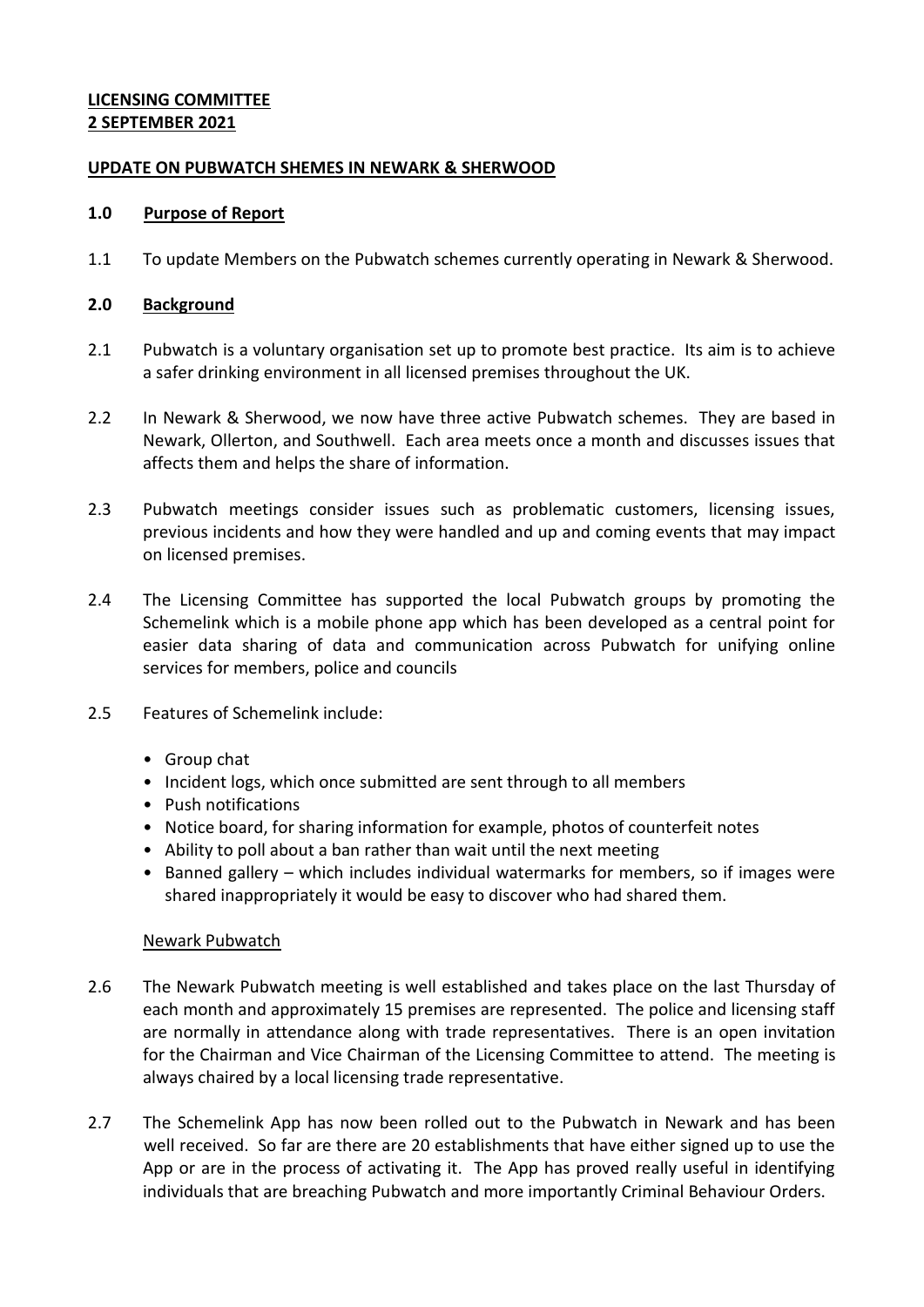- 2.8 The Schemelink App has also been extensively used during the covid pandemic to issue guidance and advice to Pubwatch members to support them in re-opening after lockdown.
- 2.9 Overall the Newark Pubwatch is working reasonably well and it provides a useful forum.

#### Ollerton Pubwatch

- 2.10 The Ollerton Pubwatch is a smaller meeting than Newark as might be expected. It meets on the  $2^{nd}$  Tuesday of each month. The average attendance is around 10/12 local trade representatives with support from police and N&S licensing staff.
- 2.11 The attendance has been mixed over the years and is very dependent on the current cohort of DPS personnel and their commitment.

#### Southwell Pubwatch

- 2.12 This group has mixed history where support is very strong for a period of time but then wanes. At the moment the Group is well supported by the local trade. It is currently meeting every 3 months and has around 12 representatives. Pubwatch Southwell is also well supported by the local police who are now attending every meeting The Council's licensing enforcement officer reports that this group is now performing well.
- 2.13 The Pubwatch Group is currently transitioning towards the use of Schemelink as their method of communication and sharing information
- 2.14 The Licensing Act does not allow for conditions to be placed on Premise licences requiring attendance at Pubwatch meetings. Licensing staff encourage all premises to attend wherever possible.

#### **3.0 Proposals**

- 3.1 In order to support the local Pubwatch scheme it is proposed that a number of standing agenda items are produced by the Council to provide structure to the meetings. However, it should be remembered that the Pubwatch meetings are not managed by NSDC staff and therefore the agenda items will need to be agreed by the Chair of each meeting.
- 3.2 It is further proposed that a diary of future meetings will be produced and promoted locally to the trade. Additionally the diary of meetings will be shared with the Chairman of the Licensing Committee.

#### **4.0 Financial Implications** (FIN21-22/8433)

4.1 There are no financial implications associated with this report.

#### **5.0 Equalities implications**

5.1 There are no equities implications arising from this report.